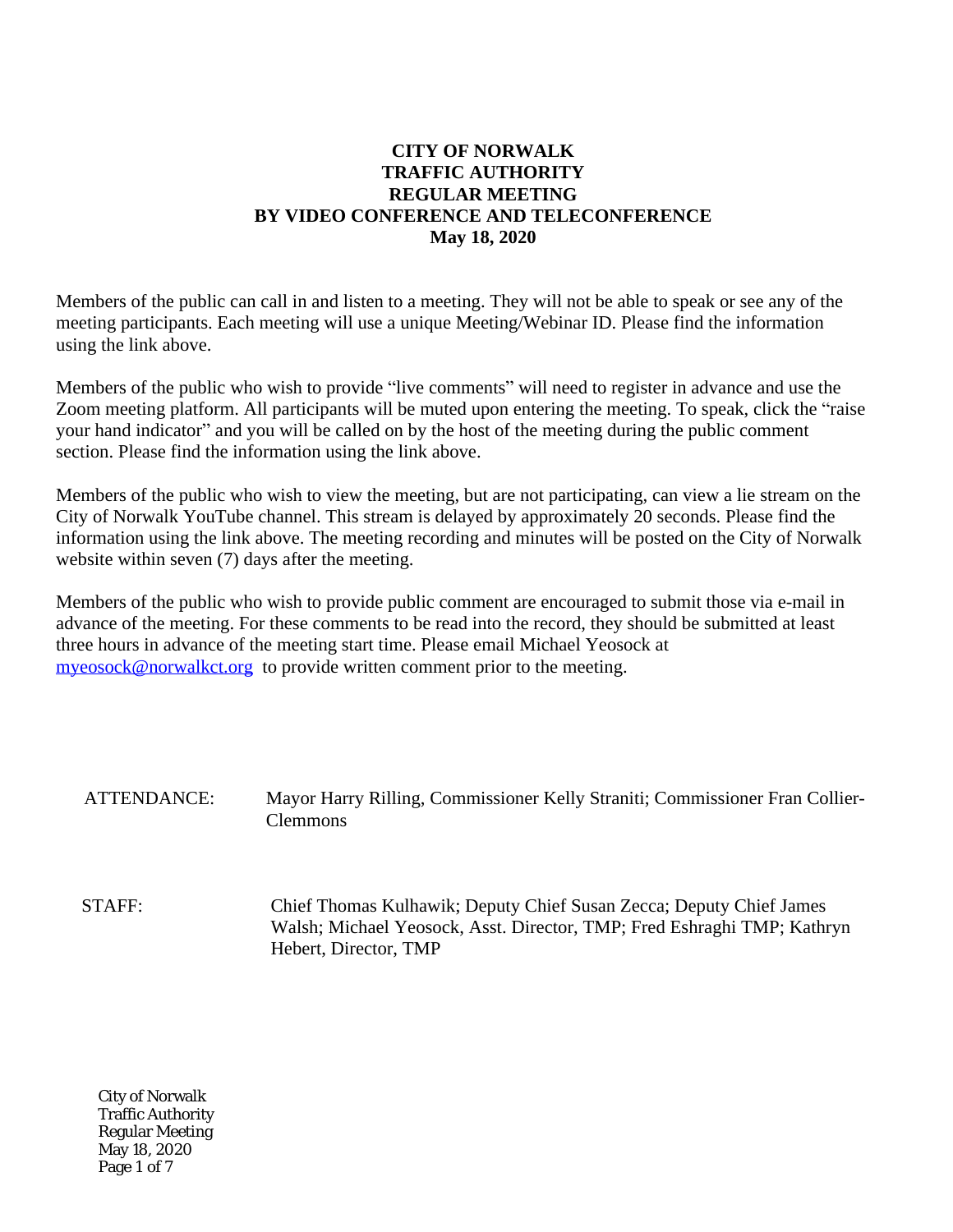# **CALL TO ORDER**

Mayor Rilling called the meeting to order at 4:07PM. A quorum was present.

### **PUBLIC PARTICIPATION**

Ms. Tracey Barclay read a letter into the record as follows:

We the undersigned (26 members of my immediate neighborhood) asked for immediate assistance with directional signage for the beach driving from the direction of South Norwalk. Drivers looking for the beach as they drive Seaview Avenue past Overton's and Mr. Frosty' s often don't know how to get to Calf Pasture Beach. This is often visitors from outside Norwalk. These drivers naturally use Cove Avenue since it is the closest to the water and as we know the beach season traffic makes Cove Avenue from top to bottom treacherous for pedestrian, bicyclists and cars alike. Furthermore, once they get to the stop sign at Fifth Street they often don't know which way to turn, and there used to be a sign pointing to the beach which was knocked down year's age and we have tried with no avail to have it replaced. Many of the drivers proceed down Cove Avenue even through it is marked with dead end signs and make dangerous U-turns out and our security cameras can corroborate this fact. We are asking the following: directional signs (ideally the blue beach access signs with an arrow directing traffic down First Street to Gregory Blvd on the southwest corner of the intersection with a stop sign); A second sign at the light of Gregory Blvd. directing drivers to turn right for the beach; directional signs for the beach with left arrow at the intersection of Cove and Fifth Street for southbound Cove Ave. traffic; replace dead end signs with no outlet signs and the removal of no beach access signs at both Fifth and Cove ends. These signs were put up without our request and seem to indicate that we do have a beach without access to it. With the increase of vehicular traffic and the current beach parking limitations we expect a significant upturn in the number of out of town cars parked on our street and using the public right of ways as water access which we don't mind, but we do mind the racing cars. We hope that you can support efforts to minimize negative impact of heavy usage on the resident during the summer season.

Mayor Rilling said there is no need to have Traffic Authority approval for this request and it is a reasonable request. He requested that a copy of the letter be sent to Traffic, Mobility and Parking.

Chief Kulhawik said he received a letter but that the request has already been responded to with a complaint regarding a concern for speeding in East Norwalk especially around beach season. He said he has responded via-email as to how the complaint will be addressed.

# **1. APPROVE THE MINUTES OF THE TRAFFIC AUTHORITY MEETING OF MONDAY, FEBRUARY 24, 2020**

# \*\* **COMMISSIONER STRANITI MOVED TO APPROVE THE MINUTES OF FEBRUARY 24, 2020 AS SUBMITTED.**

City of Norwalk Traffic Authority Regular Meeting May 18, 2020 Page 2 of 7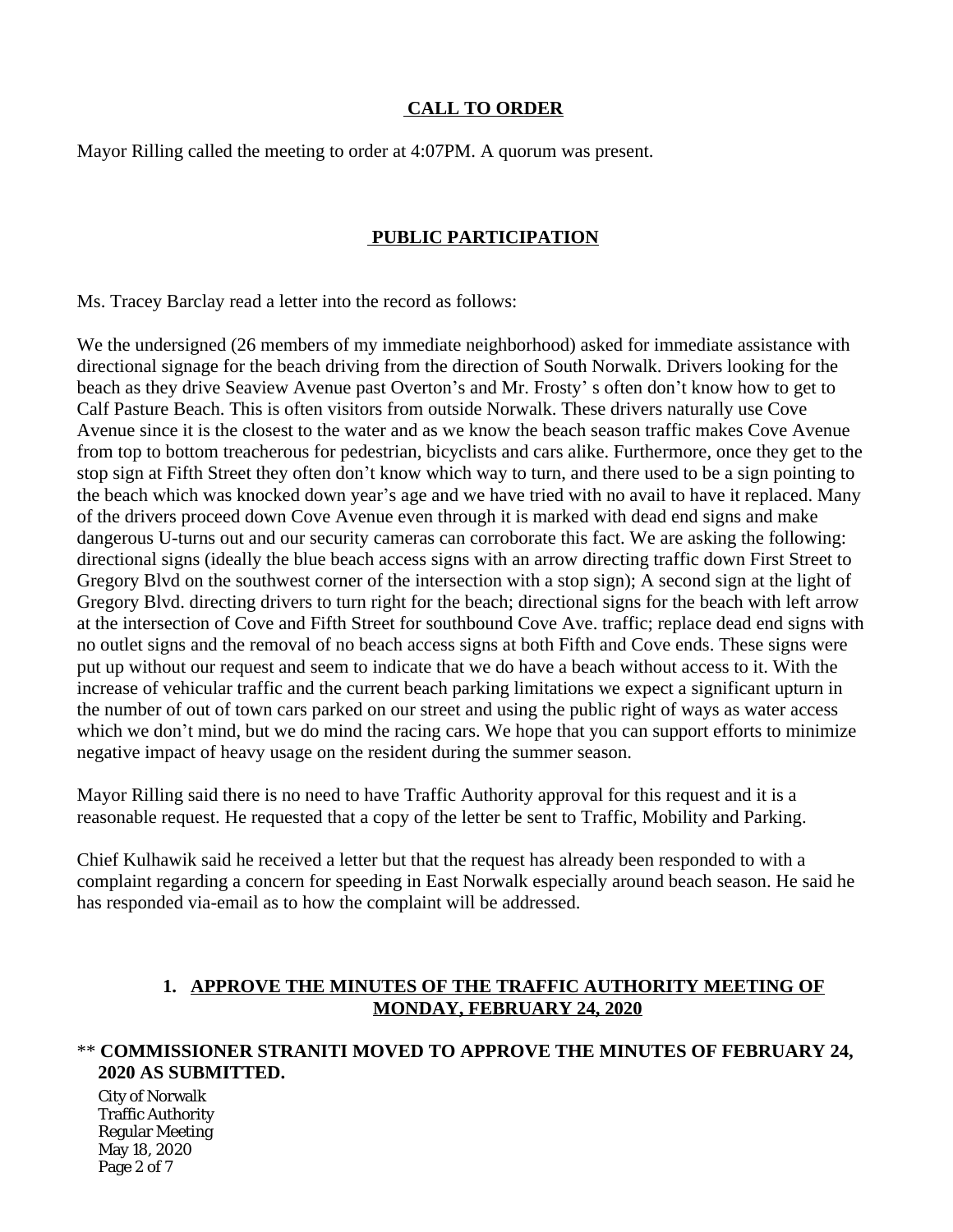### **\*\* THE MOTION PASSED UNANIMOUSLY.**

### **2. APPROVE THE ROUTE FOR THE RCA SANTA RUN ON SUNDAY, DECEMBER 6, 2020.**

Mr. Yeosock provided a brief overview of the event and said that it is typically held each year.

#### **\*\* COMMISSIONER COLLIER-CLEMMONS MOVED TO APPROVE THE RCA SANTA RUN ON SUNDAY, DECEMBER 6, 2020. \*\* THE MOTION PASSED UNANANIMOUSLY.**

### **3. APPROVE THE ROAD CLOSURE OF NORTH WATER STREET FROM WASHINGTON STREET TO MARSHALL STREET WITH LIMITED ACCESS TO LOCAL DRIVEWAYS FOR THE WALK BRIDGE PROJECT. ANTICIPATED CLOSURE IS EXPECTED TO BEGIN IN MID-JUNE AND CONTINUE FOR APPROXIMATELY 30 DAYS.**

Mr. Yeosock said the road closure is due to part of the Walk Bridge project. Mayor Rilling asked if all of the affected people been notified. Mr. Yeosock said the state will be doing that if they haven't already done so.

#### **\*\* COMMISSIONER COLLIER-CLEMMONS MOVED TO APPROVE THE ROAD CLOSURE OF NORTH WATER STREET FROM WASHINGTON STREET TO MARSHALL STREET WITH LIMITED ACCESS TO LOCAL DRIVEWAYS FOR THE WALK BRIDGE PROJECT. ANTICIPATED CLOSURE IS EXPECTED TO BEGIN IN MID-JUNE AND CONTINUE FOR APPROXIMATELY 30 DAYS. \*\* THE MOTION PASSED UNANIMOUSLY**

# **4. APPROVE THE ROAD CLOSURE OF GOLDSTEIN PLACE BEHIND LIBERTY SQUARE FOR THE WALK BRIDGE PROJECT. ANTICIPATED CLOSURE IS EXPECTED TO BEGIN IN APRIL 2020 AND WILL LAST FOR APPROXIMATELY 5 YEARS.**

Mayor Rilling asked if the road is currently closed Mr. Yeosock said "yes".

### **\*\* COMMISSIONER COLLIER-CLEMMONS MOVED TO APPROVE THE ROAD CLOSURE OF GOLDSTEIN PLACE BEHIND LIBERTY SQUARE FOR THE WALK BRIDGE PROJECT. ANTICIPATED CLOSURE IS EXPECTED TO BEGIN IN APRIL 2020 AND WILL LAST FOR APPROXIMATELY 5 YEARS. \*\* THE MOTION PASSED UNANIMOUSLY.**

City of Norwalk Traffic Authority Regular Meeting May 18, 2020 Page 3 of 7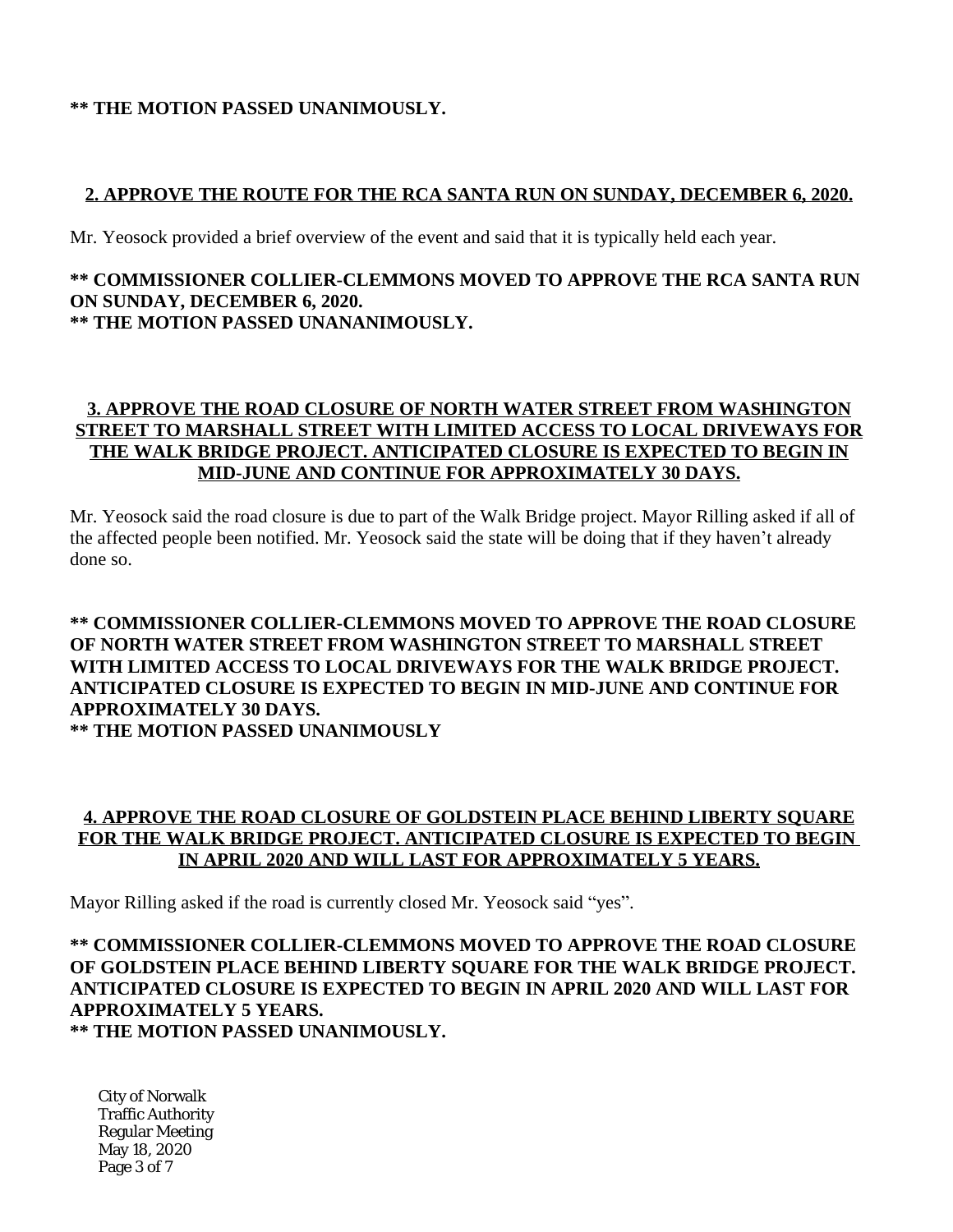# **5. APPROVE THE ROAD CLOSURE OF OSBORNE AVENUE FROM ROWAN STREET TO FORT POINT STREET WITH LIMITED ACCESS TO LOCAL DRIVEWAYS FOR THE WALK BRIDGE PROJECT. ANTICIPATED CLOSURE WILL BEGIN IN JULY 2020 OR AUGUST 2020 AND LAST APPROXIMATELY 30 DAYS.**

Mr. Yeosock said this is so that the underground work for the sanitary and storm sewers can be done and he does not foresee any issues. He also said they will be notifying the residents and will also reach out to the East Norwalk Association to make them aware. Commissioner Straniti said that she is surprised that no one from the public is here to comment and asked if anyone has reached out to the departments with comments or questions. Mr. Yeosock said "yes" and they have been working with the various departments.

# **\*\* COMMISSIONER STRANITI MOVED TO APPROVE THE ROAD CLOSURE OF OSBORNE AVENUE FROM ROWAN STREET TO FORT POINT STREET WITH LIMITED ACCESS TO LOCAL DRIVEWAYS FOR THE WALK BRIDGE PROJECT. ANTICIPATED CLOSURE WILL BEGIN IN JULY 2020 OR AUGUST 2020 AND LAST APPROXIMATELY 30 DAYS.**

**\*\* THE MOTION PASSED UNANIMOUSLY.**

### **6. APPROVE A ONE-WAY ALTERNATING ROAD PATTERN DURING ACTIVE CONSTRUCTION WORK ON STRAWBERRY HILL OVER I-95 AS PART OF STATE PROJECT 102-363 BETWEEN THE HOURS OF 9:00AM TO 2:00PM. FROM MID-APRIL 2020 TO DECEMBER 1, 2021**

Mayor Rilling asked if this is already in place. Mr. Yeosock said "yes". Mayor Rilling asked if there is adequate traffic control and signage. Mr. Yeosock said "yes" with police officers. Mayor Rilling asked what happens after 2:00PM. Mr. Yeosock said the road is open to two way traffic.

**\*\* COMMISSIONER COLLIER-CLEMMONS MOVED TO APPROVE A ONE-WAY ALTERNATING ROAD PATTERN DURING ACTIVE CONSTRUCTION WORK ON STRAWBERRY HILL OVER I-95 AS PART OF STATE PROJECT 102-363 BETWEEN THE HOURS OF 9:00AM TO 2:00PM. FROM MID-APRIL 2020 TO DECEMBER 1, 2021. \*\* THE MOTION PASSED UNANIMOUSLY.**

City of Norwalk Traffic Authority Regular Meeting May 18, 2020 Page 4 of 7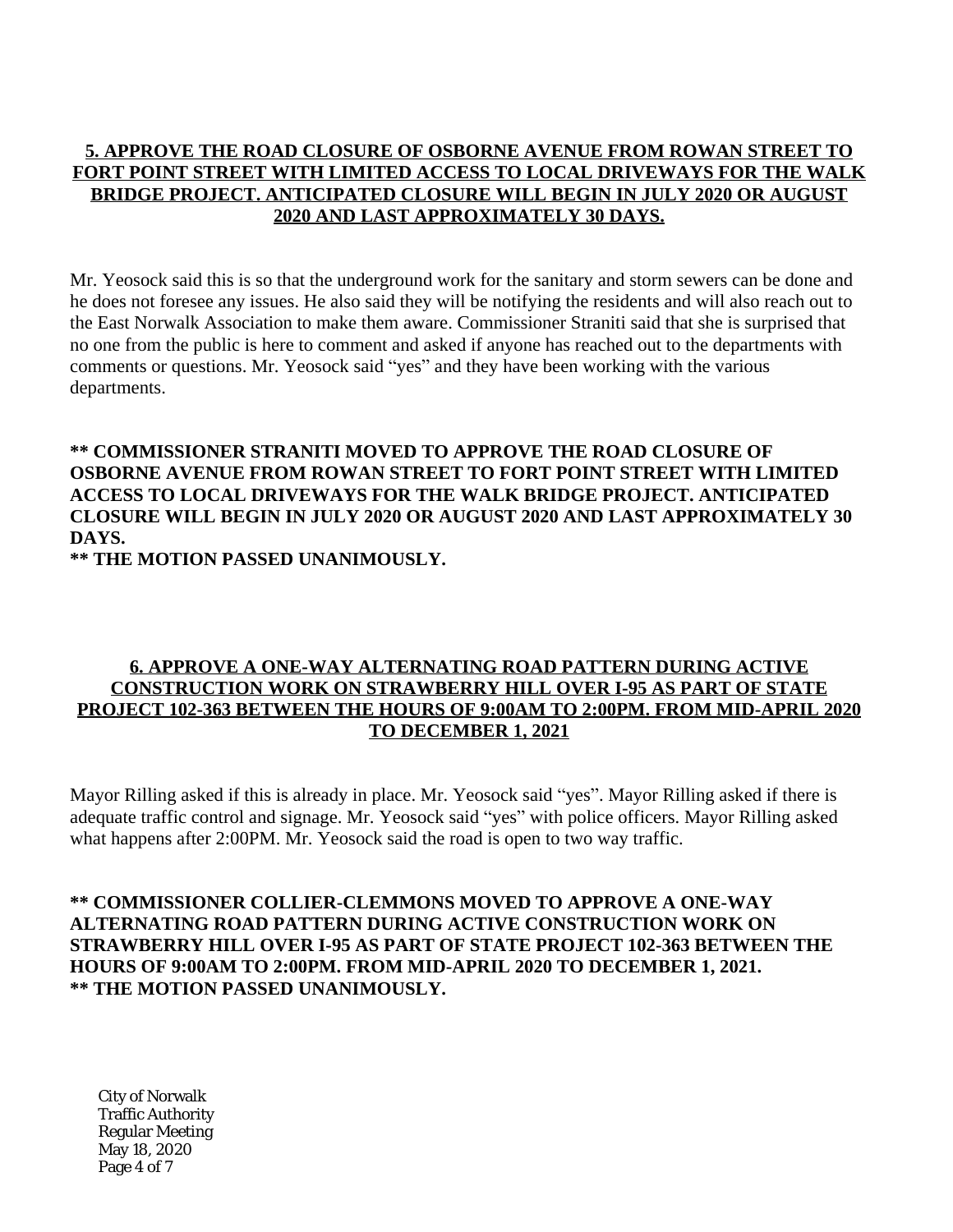# **7. APPROVE THE INSTALLATION OF NO PARKING SIGNS ALONG THE INTERIOR OF THE CUL-DE-SAC ON KELLEE COURT.**

Mr. Eshraghi provided a brief overview and said a letter has been sent to the residents and they have received no comments back.

# **\*\* COMMISSIONER STRANITI MOVED TO APPROVE THE INSTALLATION OF NO PARKING SIGNS ALONG THE INTERIOR OF THE CUL-DE-SAC ON KELLEE COURT. \*\* THE MOTION PASSED UNANIMOUSLY.**

### **8. APPROVE AND RECOMMEND TO OSTA A REDUCTION IN THE SPEED LIMIT ON LLOYD ROAD FROM 30 MPH TO 25 MPH.**

Mr. Eshraghi said this is a cut through between New Cannan Avenue and Ponus Avenue and they have received requests over the past few years to reduce the speed limit. He said that staff is recommending changing the speed limit from 30 MPH to 25 MPH. Commissioner Straniti asked if the state needs to approve all speed limit changes. Mr. Eshraghi said "yes".

# **\*\* COMMISSIONER STRANITI MOVED TO APPROVE AND RECOMMEND TO OSTA A REDUCTION IN THE SPEED LIMIT ON LLOYD ROAD FROM 30 MPH TO 25 MPH. \*\* THE MOTION PASSED UNANIMOUSLY.**

# **9. APPROVE THE INSTALLATION OF NO PARKING SIGNS ON KNIGHT STREET NEAR 15 KNIGHT STREET.**

Mr. Yeosock said that new sidewalks and curbing were installed on Knight Street and people now do not park on the sidewalks so it now makes the street narrower. He said there is a driveway at 15 Knight Street and it is difficult for people to get in and out, so they would like to install no parking across the street so they can turn their vehicles which would be a big improvement operationally and for safety.

Mr. Yeosock read a letter into the record from Megan and Mike Lang as follows:

We are a swimming pool company on Knight Street and the street is too narrow with the sidewalks on both sides of the street. Cars park right up to our gate and we cannot pull in and out without hitting the curb and damaging our wheels. Our delivery trucks, garbage trucks and other trucks will not come in when other vehicles are parked at the gate. Not only are we not getting our garbage picked up some weeks, delivery trucks are parking in the middle of the road and blocking traffic to make the deliveries. It is costing us money when we don't get garbage pickups and our garbage trucks have to leave. There is

City of Norwalk Traffic Authority Regular Meeting May 18, 2020 Page 5 of 7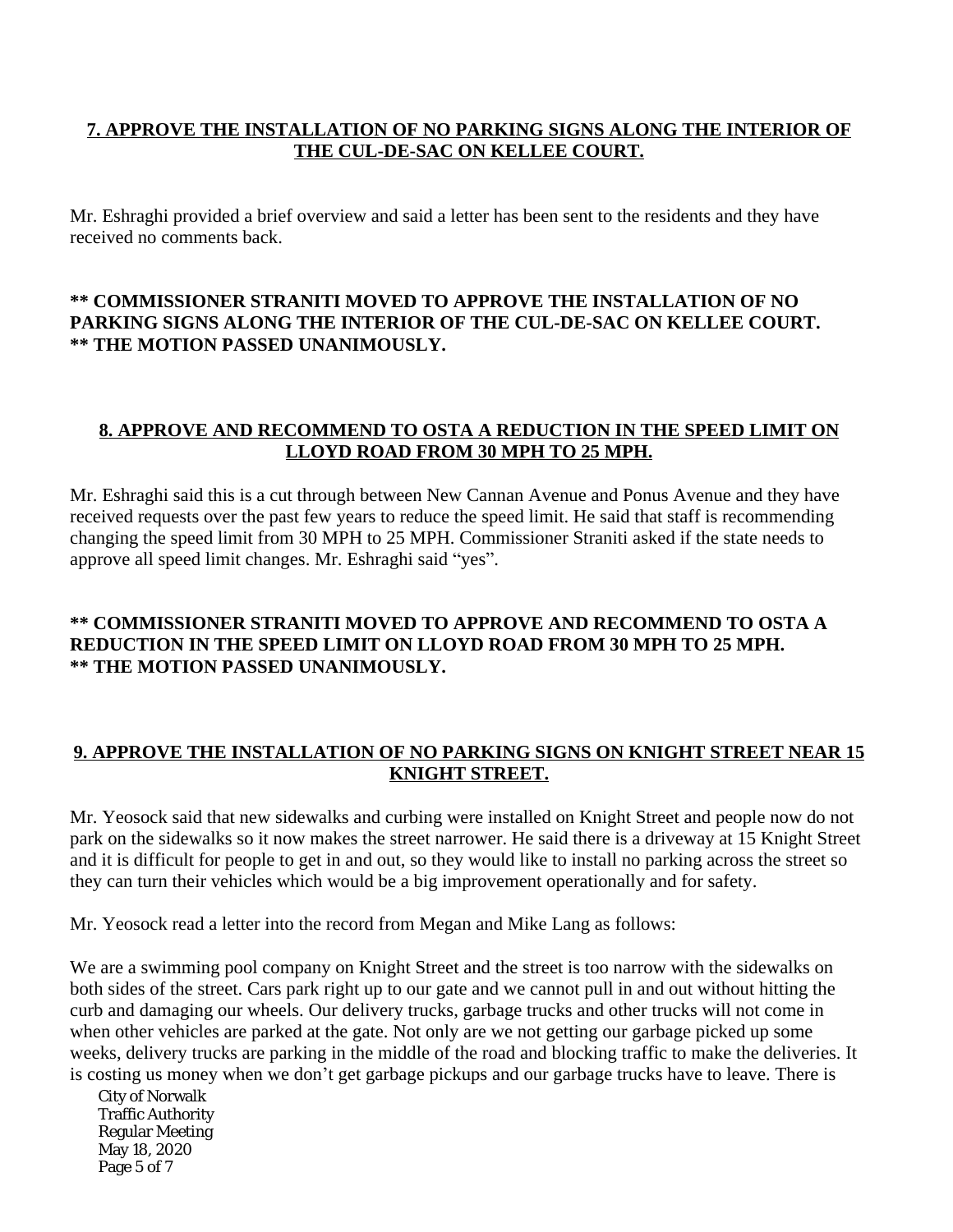also a safety hazard because we cannot see up the road when cars are parked right up to the gate. We need at least 8 to 10 feet on each side of the gate to safely pull in and out and allow for trucks to come in and out with ease. We have been trying since September to go outside to tell people not to park but they are not listening. We really need this addressed because it is harming our business.

# **\*\* COMMISSIONER COLLIER-CLEMMONS MOVED TO APPROVE THE INSTALLATION OF NO PARKING SIGNS ON KNIGHT STREET NEAR 15 KNIGHT STREET.**

# **INFORMATIONAL ITEM**

# **1. STATE HAS RESPONDED TO THE CITY'S SPEED LIMIT REDUCTION REQUEST ON ROUTE 136 WINFIELD STREET AND HAS AGREED TO REDUCE THE 30 MPH. THEY WILL ALSO CONSIDER INSTALLING NARROWER TRAVEL LANES IN THE FUTURE BUT HAVE NOT AGREED TO HARDER SPEED REDUCTION TECHNIQUES LIKE SPEED BUMPS, ETC.**

Mr. Yeosock said staff had requested that the state look at the speed limits on Winfield Street and they have agreed to reduce it from 35MPH for 30MPH and will also consider installing narrower travel lanes in the future, but have not agreed to implement harder seed reduction techniques such as speed bumps.

# **2. STATE IS PROPOSING SOME ROAD DIET IMPROVEMENTS ON ROUTE 1 EAST OF STRAWBERRY HILL AVENUE.**

Mr. Yeosock said the state is proposing some road diet improvements on Route 1 east of Strawberry Hill Avenue and would like to know if the city is interested in pursuing a draft concept plan to possibly present it to the city in the future for discussion. Commissioner Straniti said she is personally not interested in it because part of the area especially near the Taco Bell is narrow as it is. Mr. Yeosock where they are proposing is up the road a ways. Mayor Rilling suggested that it would not hurt to look at what they propose and traffic does travel fast in that area and if any road diet improvements can slow traffic down and make it safer we should at least take a look at it and we can comment later if we have any concerns. Mr. Yeosock said that staff will arrange for them to do the work.

#### **3. THE STATE HAS CHANGED THE TRAFFIC SIGNAL PHASING AT MAIN AVENUE AND GLOVER AVENUE AND CREEPING HEMLOCK.**

City of Norwalk Traffic Authority Regular Meeting May 18, 2020 Page 6 of 7 Mr. Yeosock said the state has changed the traffic signal phasing at Main Avenue and Glover Avenue and on Creeping Hemlock to improve the intersection when making a left turn.